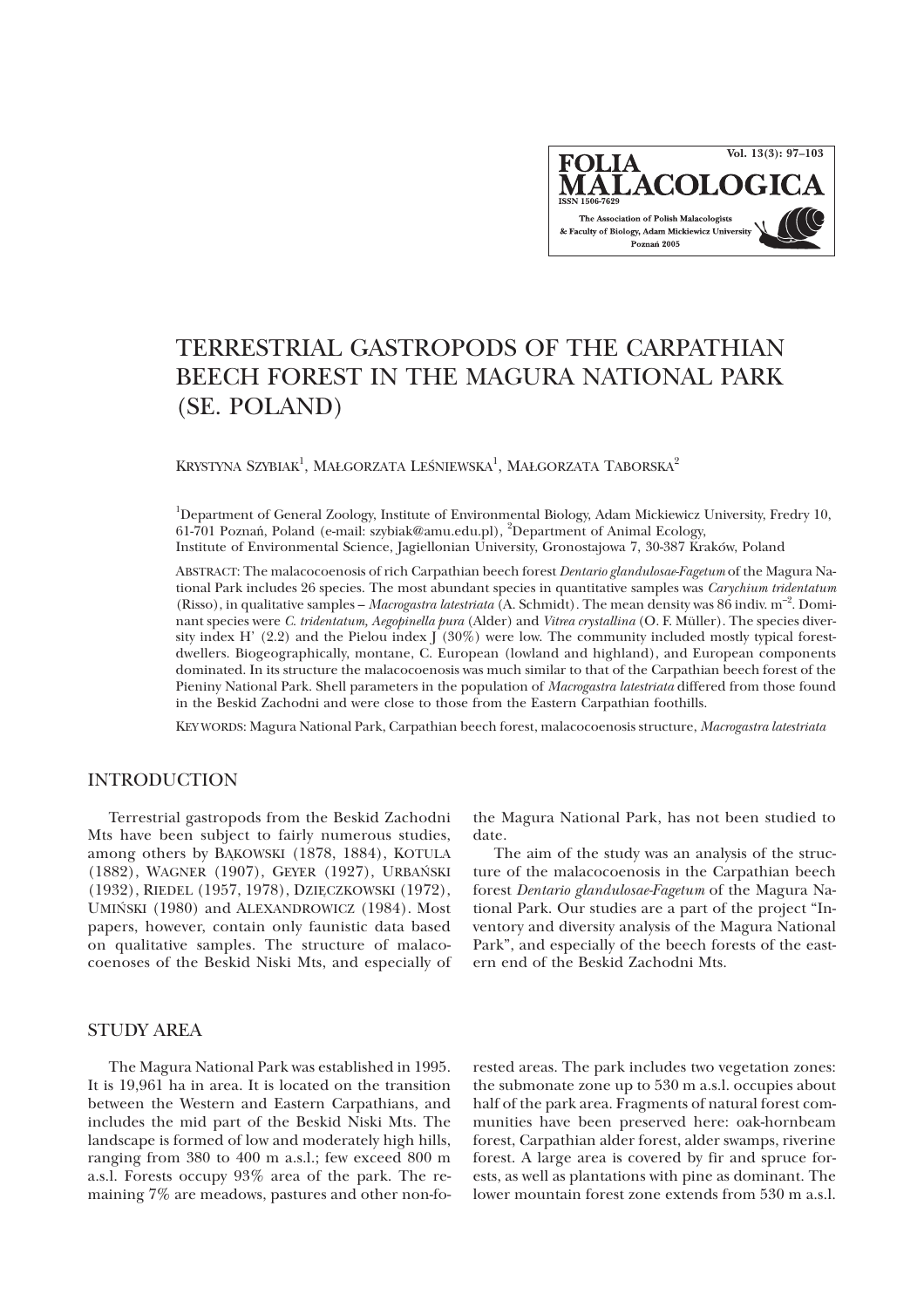to the summits. Here rich Carpathian beech forests predominate. Small patches of acid beech forest, fir and fir-spruce forest, as well as plantations of birch and pine, are also found. The vegetation cover of the park has been well preserved. It is largely natural, little changed, with a high percentage of protected species (FALIÑSKI 1975, MICHALIK 1981, 1995, DENISIUK et al. 1990).

Preliminary quantitative and qualitative studies on the malacofauna were carried out in the dominant forest community – the rich Carpathian beech forest *Dentario glandulosae-Fagetum.* It occupies richer habitats in lower parts of the slopes. In the herb layer *Dentaria glandulosa* and *Symphytum cordatum* dominate.

### METHODS

Quantitative studies, carried out in September 2002, included two localities. Quantitative samples, of litter and surface layer of soil, were taken with a 25 × 25 cm frame, to a total of  $1 \text{ m}^2$  (16 samples) in each site. The samples were hand-sorted. Only live specimens were taken into account in statistical analysis. In June and July 2001, gastropods were collected by direct search. The structure of the malacocoenosis was described using the following indices and parameters: density, dominance (D), frequency (F), Shannon index of species diversity (H´), species diversity index TDI, Pielou equitability index (J), Morisita index as

modified by Horn, Marczewski and Steinhaus similarity index, ecological and biogeographical grouping (MARCZEWSKI & STEINHAUS 1959, PIELOU 1974, ALEKSANDROWICZ 1987, RIEDEL 1988, TROJAN 1992, GÓRNY & GRÜM 1993, MAGURRAN 1996). The nomenclature and systematics follow KERNEY et al. (1983). The population of *Macrogastra latestriata* was subject to biometrical analysis. The following shell characters were analysed: height, width, aperture height and width, number of ribs on the penultimate whorl. The analysis involved 93 adult, undamaged shells.

#### RESULTS

The total of 364 specimens, collected in the rich Carpathian beech forest, represented 26 snail species of 10 families (Table 1). The richest in species were Clausiliidae (9 species), followed by Zonitidae (5) and Helicidae (3). Quantitative samples contained 172 specimens representing 16 species which is 62% all species.

The mean density was 86 indiv. m–2. The most abundantly represented species in quantitative samples was *Carychium tridentatum* (54 indiv. m<sup>-2</sup>; D – 62.2%, F – 12.3%), and in qualitative samples – *Macrogastra latestriata*. *Aegopinella pura* showed the highest frequency  $(F - 21.9\%, D - 11.6\%)$  (Table 1).

| Table 1. Species composition, dominance (D), frequency (F), number of specimens in the Carpathian beech forest of the            |
|----------------------------------------------------------------------------------------------------------------------------------|
| Magura NP [ecological groups: $1$ – typical forest-dwellers, very rarely found in other habitats, $2$ – species living mainly in |
| forests but common also in parks and other shaded habitats, 3 – forest and shade-loving species typical for very humid           |
| and sometimes marshy habitats, 7 – euryoecious snails, 8 – species of humid but not marshy habitats of varied degree of          |
| shadiness, 9 – snails of very humid, periodically flooded habitats; zoogeographical groups: Ce – Central European low-           |
| land and upland, Ep – European, Es – Eurosiberian, Hl – Holarctic, Ma – montane (Alpine and Carpathian), Pl –                    |
| Palaearctic, Se – S. European                                                                                                    |

|     | <b>Species</b>                                  | Site 1 & 2 $(2 \text{ m}^2)$ |       | Total number of individuals            |
|-----|-------------------------------------------------|------------------------------|-------|----------------------------------------|
| No. |                                                 | $D\%$                        | $F\%$ | (qualitative and quantitative samples) |
|     | Ellobiidae                                      |                              |       |                                        |
| 1.  | Carychium minimum O. F. Müller, 1774 [9, Es]    | 5.2                          | 3.1   | 9                                      |
| 2.  | Carychium tridentatum (Risso, 1826) [8, Ep]     | 62.2                         | 12.5  | 107                                    |
|     | Cochlicopidae                                   |                              |       |                                        |
| 3.  | Cochlicopa lubrica (O. F. Müller, 1774) [7, H1] | 0.6                          | 3.1   | 2                                      |
|     | Vertiginidae                                    |                              |       |                                        |
| 4.  | Columella edentula (Draparnaud, 1805) [8, Hl]   | 0.6                          | 3.1   |                                        |
|     | Enidae                                          |                              |       |                                        |
| 5.  | <i>Ena obscura</i> (O. F. Müller, 1774) [1, Ep] | 0.6                          | 3.1   | 2                                      |
| 6.  | <i>Ena montana</i> (Draparnaud, 1801) [1, Ce]   |                              |       | $\overline{2}$                         |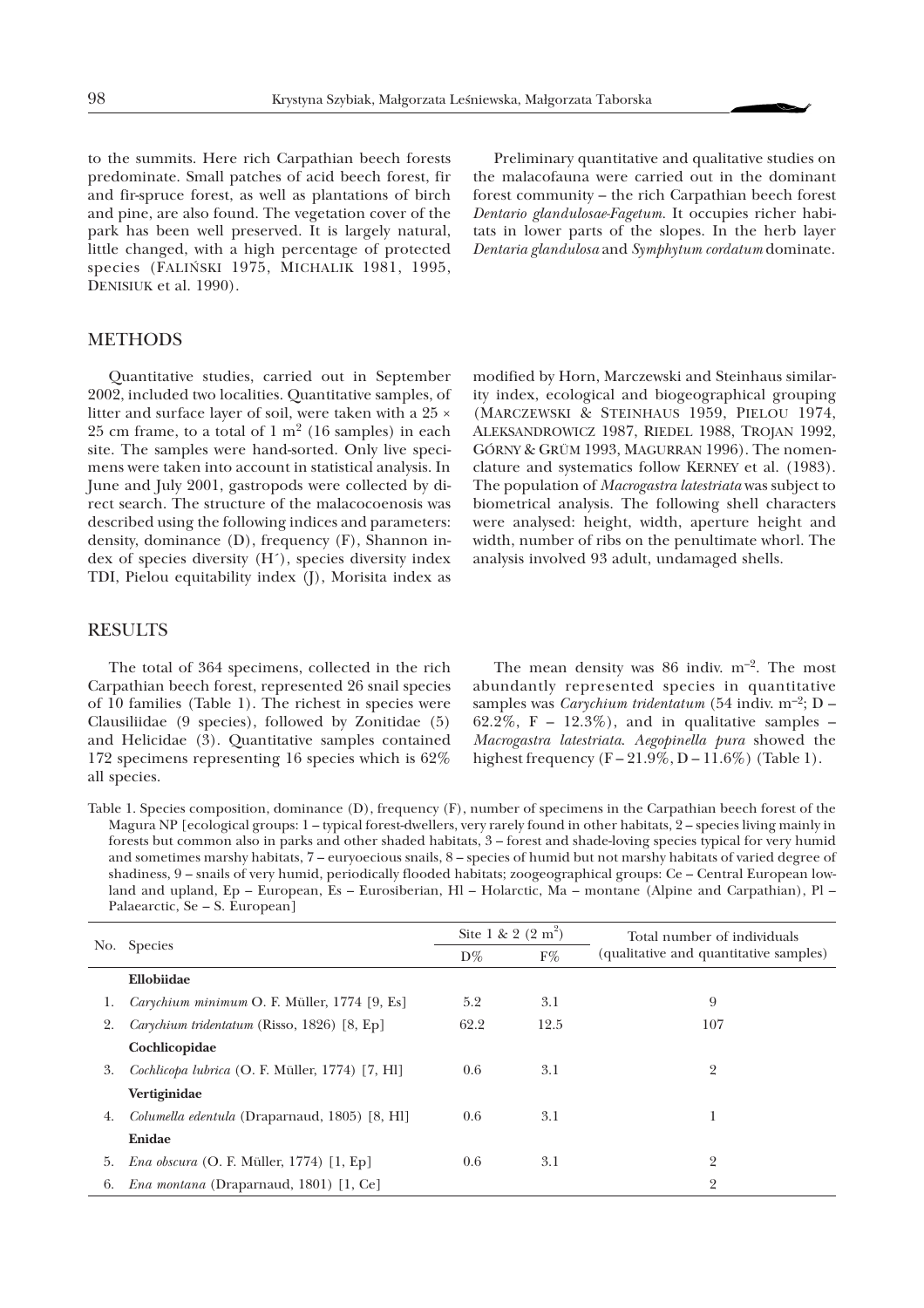

|               | No. Species                                         | Site 1 & 2 $(2 \text{ m}^2)$ |       | Total number of individuals            |
|---------------|-----------------------------------------------------|------------------------------|-------|----------------------------------------|
|               |                                                     | $\mathrm{D}\%$               | $F\%$ | (qualitative and quantitative samples) |
|               | Endodontidae                                        |                              |       |                                        |
| 7.            | Discus rotundatus (O. F. Müller, 1774) [2, Ce]      | 0.6                          | 3.1   | 1                                      |
|               | Vitrinidae                                          |                              |       |                                        |
| 8.            | Semilimax semilimax (Férussac, 1802) [1, Ce]        | 0.6                          | 3.1   | 1                                      |
|               | Zonitidae                                           |                              |       |                                        |
| 9.            | Vitrea crystallina (O. F. Müller, 1774) [2, Ep]     | 5.8                          | 12.5  | 10                                     |
| 10.           | Vitrea transsylvanica (Clessin, 1877) [1, Ma]       | 3.5                          | 12.5  | 6                                      |
| 11.           | Aegopinella pura (Alder, 1830) [1, Ep]              | 11.6                         | 21.9  | 20                                     |
| 12.           | Nesovitrea hammonis (Ström, 1756) [7, Pl]           | 3.5                          | 18.8  | 6                                      |
| 13.           | Daudebardia brevipes (Draparnaud, 1805) [1, Se]     | 2.3                          | 6.3   | 4                                      |
|               | Euconulidae                                         |                              |       |                                        |
| 14.           | Euconulus fulvus (O. F. Müller, 1774) [7, Hl]       | 0.6                          | 3.1   | 1                                      |
|               | Clausiliidae                                        |                              |       |                                        |
| 15.           | Cochlodina laminata (Montagu, 1803) [1, Ep]         |                              |       | 5                                      |
| 16.           | Cochlodina orthostoma (Menke, 1830) [1, Ce]         |                              |       | 6                                      |
| 17.           | Macrogastra plicatula (Draparnaud, 1801) [1, Ep]    |                              |       | 12                                     |
| 18.           | Macrogastra latestriata (A. Schmidt, 1857) [1, Ma]  |                              |       | 112                                    |
| 19.           | Macrogastra tumida (Rossmässler, 1836) [3, Ma]      |                              |       | 1                                      |
| 20.           | Clausilia pumila C. Pfeiffer, 1828) [3, Ce]         |                              |       | $\overline{2}$                         |
| 21.           | Balea biplicata (Montagu, 1803) [2, Ce]             |                              |       | 18                                     |
| 22.           | Balea stabilis (L. Pfeiffer, 1847) [1, Ma]          | 0.6                          | 3.1   | 5                                      |
| 23.           | <i>Vestia gulo</i> (E. A. Bielz, 1859) [3, Ma]      |                              |       | 25                                     |
|               | Helicidae                                           |                              |       |                                        |
| 24.           | Perforatella incarnata (O. F. Müller, 1774) [1, Ce] | 1.2                          | 6.3   | 2                                      |
| 25.           | Perforatella vicina (Rossmässler, 1842) [3, Ma]     |                              |       | 3                                      |
| 26.           | Chilostoma faustinum (Rossmässler, 1835) [1, Ma]    | 0.6                          | 3.1   | 1                                      |
|               | Total specimens                                     | 172                          |       | 364                                    |
| Total species |                                                     |                              | 16    | 26                                     |



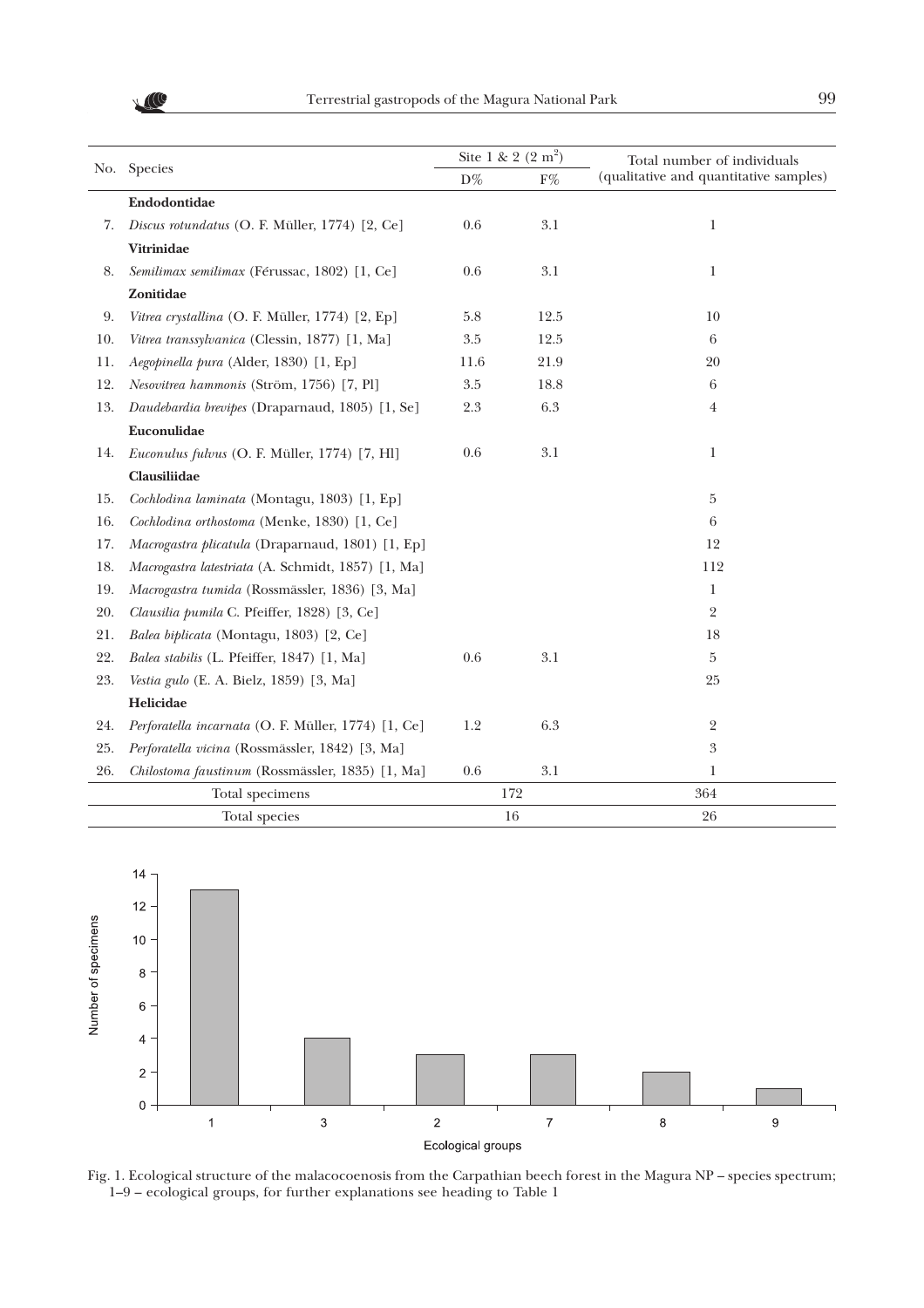The dominant species were *Carychium tridentatum* – superdominant, *Aegopinella pura* – eudominant, *Vitrea crystllina* and *Carychium minimum* – dominants. They constituted 85% of the community (Table 1). The remaining species were subdominants (9%), subrecedents  $(5\%)$  and recedents  $(1\%)$ . All species found in quantitative samples were accidental, with a frequency up to 25%. In the dominance structure of the malacocoenosis subrecedent species formed the highest proportion. The group included eight species: *Cochlicopa lubrica, Columella edentula, Ena obscura, Discus rotundatus, Semilimax semilimax, Euconulus fulvus, Balea stabilis, Chilostoma faustinum.* Their relative abundance did not exceed 1.0%.

The species diversity index H' of the malacocoenosis was 2.2, Pielou (J) index – 30%. The TDI index, directly comparing the equitability and diversity of the community, irrespective from its component taxa, was 0.593.

Gastropods of the malacocoenosis of the beech forest represented six out of nine ecological groups distinguished by ALEXANDROWICZ (1987) (Table 1; Fig. 1). Forest species (group 1) and species living mainly in forests but found also in other habitats (group 3), as well as shade-loving species of very humid habitats (group 2) formed 76% of the malacocoenosis (Table 1). The remaining species were



Fig. 2. Zoogeographical composition of the malacocoenosis of the Carpathian beech forest in the Magura NP. For further explanations see heading to Table 1



Fig. 3. Shell height in the population of *Macrogastra latestriata*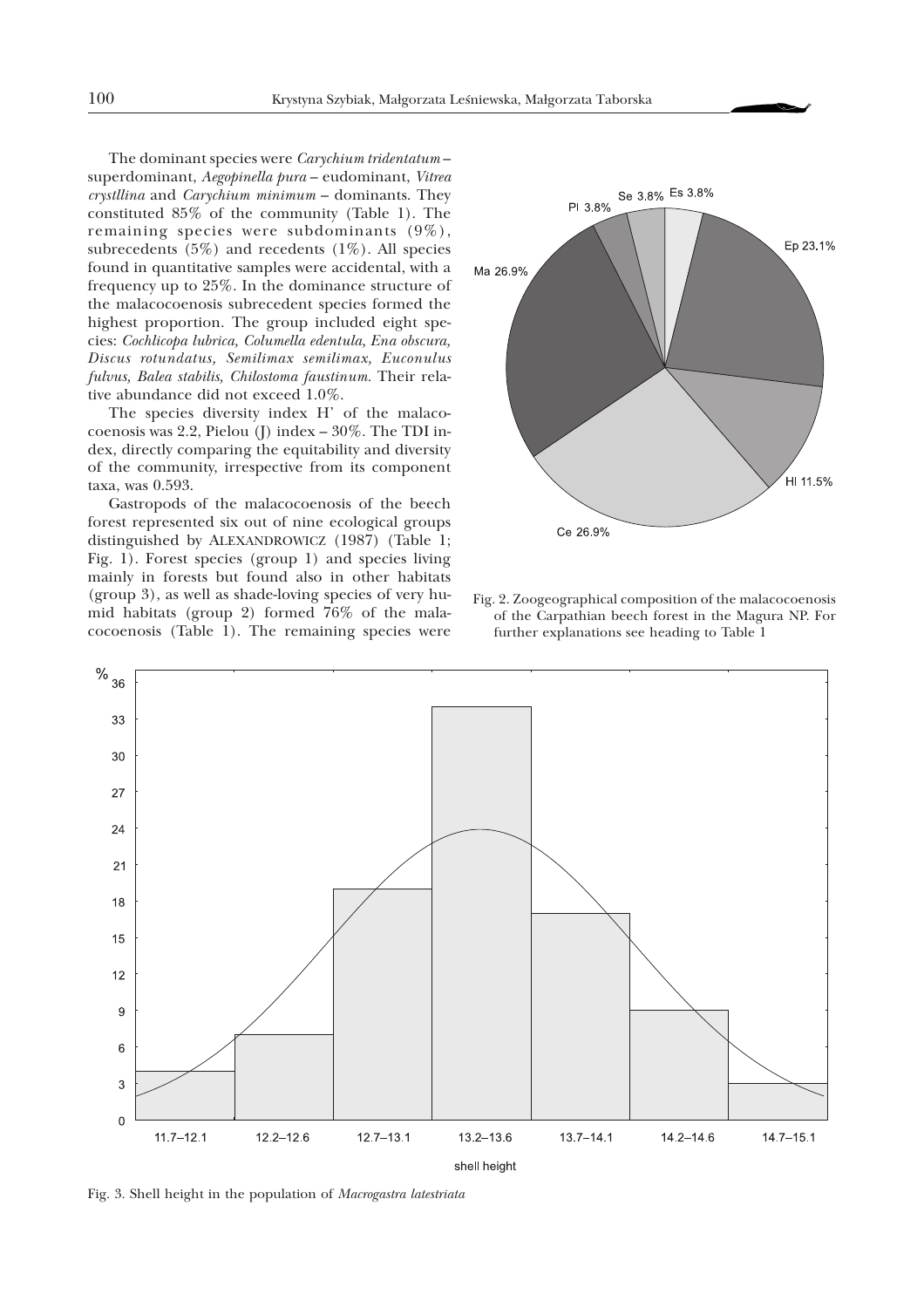

Fig. 4. Number of ribs on the penultimate whorl in the population of *Macrogastra latestriata*

euryoecious (group  $7 - 11\%$ ), species of humid habitats of varied degree of shadiness (group  $8-8\%$ ) and species of very humid habitats (group  $9 - 5\%$ ).

The zoogeographical composition of the malacocoenosis is presented in Fig. 2. Montane species formed 26.9%, like C. European lowland and upland species (26.9%). The next largest group included European species (23.1%). Furthermore, Holarctic, Palaearctic, S. European and Euro-Siberian element was represented (Table 1).

The population of *Macrogastra latestriata*, which was the most abundant snail in qualitative samples, deserves a special attention. These snails were most of-

#### DISCUSSION

All the species found in the Carpathian beech forest of the Magura NP were earlier recorded from the Beskid Zachodni. Quantitative studies in two sites of combined area of 2 m2 revealed the occurrence of 16 species. Further quantitative studies may well increase this number. For comparison, in the Carpathian beech forest of the Pieniny NP (SZYBIAK 2000), quantitative samples from three sites (combined area of  $3 \text{ m}^2$ ) yielded 42 species, the numbers per site being 28, 21 and 30. Further ten species were found as a result of direct search; eight of them were clausiliids. They were

ten found on rotting logs and stumps or under loose-hanging bark of beech stumps and logs. The shell height ranged from 12.0 to 15.1 mm, the mean was 13.4 mm. The shell width was less variable (2.9–3.8 mm, mean 3.3 mm). The aperture height and width were 2.4–3.2 mm (mean 2.9) and 2.1–3.0 mm (mean 2.4), respectively. The mean number of ribs on the penultimate whorl was 41 (range 31–55). The shell height distribution (Fig. 3) and the distribution of the number of ribs (Fig. 4) in the population of *M. latestriata* from the Magura National Park was close to normal which suggests a uniformity of the population.

found under bark of stumps, and on rotting logs, and thus absent from the litter samples. The most abundantly represented clausiliid was *Macrogastra latestriata*. It constituted 58% of all specimens found during qualitative search. Two members of Clausiliidae: *Vestia gulo* and *Balea stabilis,* found in the beech forest of the Magura NP., are Carpathian endemics. *Cochlodina laminata, C. orthostoma, Macrogastra plicatula, M. latestriata, Balea biplicata* and *B. stabilis* are typical forest-dwellers. The remaining three species are clausiliids occurring mainly in forests, but typical also of humid habitats: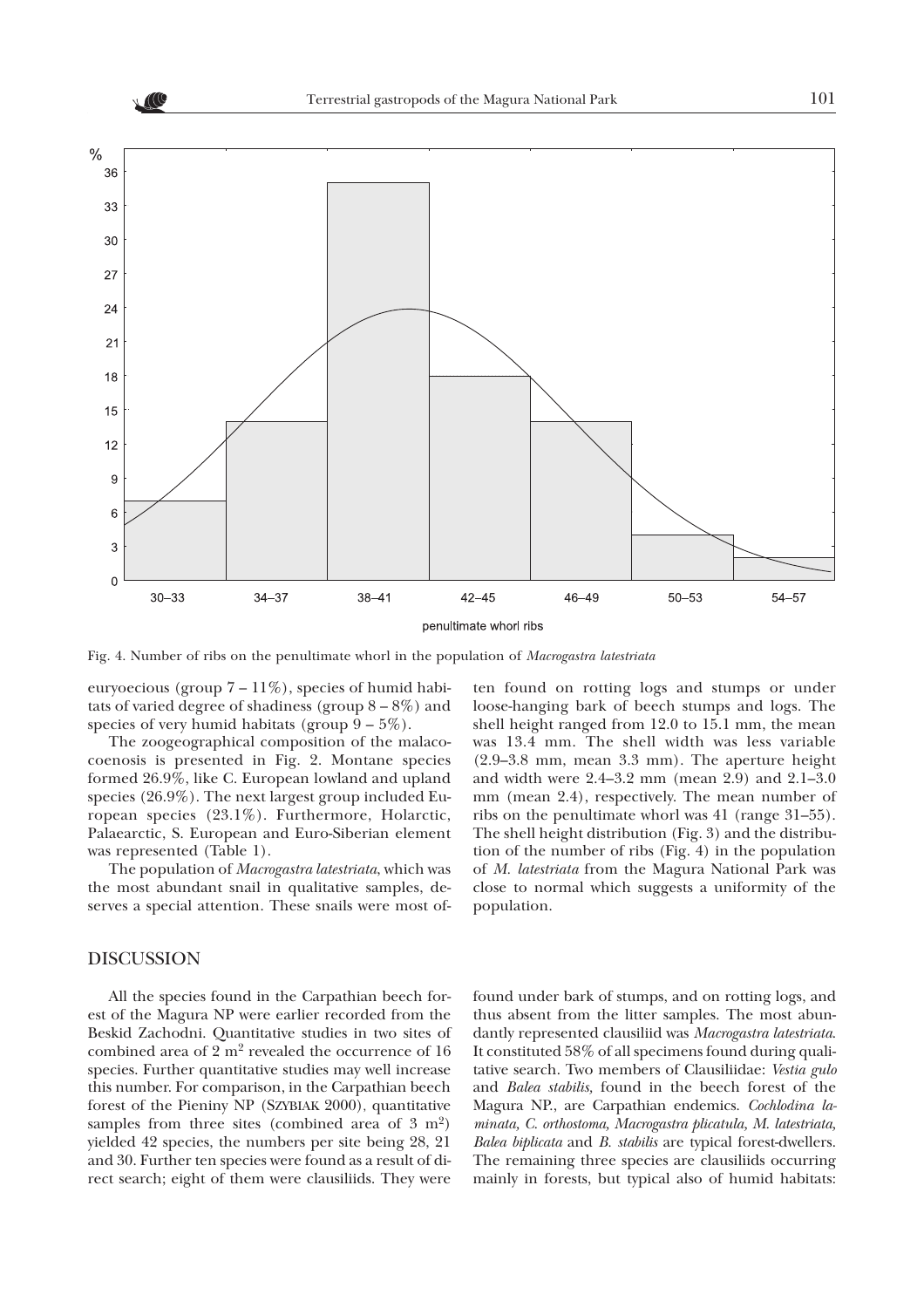*Clausilia pumila, Vestia gulo* and *Macrogastra tumida*. Besides the Carpathian endemics, typical Carpathian and Boreo-Alpine species are *Clausilia pumila* and *Macrogastra tumida. Balea stabilis,* an E. Carpathian species, occurs in the Magura NP near the western border of its distribution range.

The malacocoenosis of the studied beech forest has four dominant species. *Carychium tridentatum,* the superdominant, and the eudominant *Aegopinella pura*, are common in Europe. *C. tridentatum* seemed to show a clustered distribution in the litter, with up to 37 specimens in some subsamples of  $25 \times 25$  cm. It is a very higrophilous species, abundant in litter of wet places. In the Carpathians it occurs at lower altitudes (BERGER 1963). Its high density and the superdominant status indicate very favourable conditions for the species. *C. tridentatum* is also a dominant (eudominant) in the beech forest of the Pieniny NP (SZYBIAK 2000). *Aegopinella pura* is among dominants in the Polish Carpathian beech forests (RIEDEL 1988); in the Pieniny NP it is eudominant (SZYBIAK 2000). The species diversity index H' of the studied malacocoenosis is not high. The low value of the Pielou index (J) is characteristic of communities in which only few species dominate.

Most species in the malacofauna of the beech forest of the Magura NP are forest-dwellers; the same is true of other Carpathian beech forests (DZIÊCZKOWSKI 1972, PIECHOCKI & BORCZYK 1990, SZYBIAK 2000).

In its species composition the malacocoenosis of the Magura NP is much similar to that of the beech forests of the Pieniny NP. The similarity index of Marczewski-Steinhaus is 0.364. The dominance structure of the two malacocoenoses is also rather similar. The Morisita index for the two communities is 0.389. The species diversity of the malacocoenosis from the

Magura NP is much lower compared to that from the Pieniny beech forest  $(H' = 4.65, TDI = 0.93)$ . The snails of the Magura NP represent the same ecological groups as those from the Pieniny, and group 9 – snails of very humid habitats. The forest species common to the two malacocoenoses are: *Ena montana, Discus rotundatus, Vitrea crystallina, V. transsylvanica, Aegopinella pura, Perforatella incarnata, P. vicina, Chilostoma faustinum* and clausiliids *– Cochlodina laminata, C. orthostoma, Macrogastra plicatula, M. latestriata, M. tumida, Clausilia pumila, Balea biplicata, B. stabilis, Vestia gulo.* In both areas forest species form the same proportion in the malacocoenoses (76% all species). Montane species, such as *Vitrea transsylvanica, Macrogastra latestriata*, *M. tumida, Balea stabilis, Vestia gulo, Perforatella vicina* and *Chilostoma faustinum*, found in the Magura NP, were also present in the Pieniny beech forest. Their proportion in the two communities was similar: 26.9% in the Magura NP and 30.6% in the Pieniny.

The most abundant clausiliid in the studied malacocoenosis was *Macrogastra latestriata*. The species inhabits mainly beech forests. It is characteristic for the Carpathian lower forest zone. There are numerous records from the Eastern and Western Carpathians. It was not recorded before from the Magurski NP – a transition betwen the Eastern and Western Carpathians. The shell parameters of specimens from the Magura NP differ from those reported by STEPCZAK (1970) from the Western Beskidy Mts. The ranges of the shell height and width, as well as aperture height in the studied populations are wider, while the number of ribs on the penultimate whorl is smaller. In shell size the population is the closest to specimens from the foothills of the Eastern Carpathians.

## **REFERENCES**

- ALEKSANDROWICZ S. W. 1984. Zespoły mięczaków rezerwatu Obrożyska koło Muszyny. Ochr. Przyr. 40: 40-47.
- ALEKSANDROWICZ S. W. 1987. Analiza malakologiczna w badaniach osadów czwartorzêdowych. Kwartalnik AGH, Geologia 12: 3–240.
- BAKOWSKI J. 1878. Ślimaki i małże z okolic Strzyżowa zebrane w r. 1876. Spraw. Kom. Fizjogr., Kraków 12: 15–23.
- BAKOWSKI J. 1884. Mięczaki galicyjskie. Kosmos 9: 190–197, 275–283, 376–391, 477–490, 604–611, 680–697, 761–789.
- BERGER L. 1963. Polish species of the genus *Carychium* Müller (Gastropoda, Ellobiidae). Acta Zool. Cracov. 8: 311–326.
- DENISIUK Z., KALEMBA A., MIELNICKA B. 1990. System oraz walory rezerwatowej ochrony przyrody w Polsce południowej. Studia Naturae A, Supplement: 83-109.
- DZIĘCZKOWSKI A. 1972. Badania ilościowe ślimaków buczyn południowo-zachodniej Polski, studium ekologiczno faunistyczne, Pr. Kom. Biol. PTPN 35: 243–332.
- FALIÑSKI J. B. 1975. Anthropogenic changes of the vegetation of Poland. Phytocoenosis 4: 97–106.
- GEYER D. 1927. Unsere Land- und Süsswasser-Mollusken. Dritte, vollständig neubearbeitete Auflage, Stuttgart.
- GÓRNY M., GRÜM L. (eds) 1993. Methods in Soil Zoology. PWN–Elsevier, Warszawa–Amsterdam.
- KERNEY M., CAMERON R. A. D., JUNGBLUTH J. H. 1983. Die Landschnechen Nord- und Mitteleuropas. Verlag Paul Parey, Hamburg and Berlin.
- KOTULA B. 1882. Wykaz miêczaków zebranych w okolicach Przemyśla, tudzież w dorzeczu górnego Strwiążu i Sanu. Spraw. Kom. Fizjogr., Kraków 16: 100–129.
- MAGURRAN A. E. 1996. Ecological diversity, and its measurement. Chapman & Hall, London.
- MARCZEWSKI E, STEINHAUS H. 1959. O odległości systematycznej biotopów. Zastosowania matematyki 6: 319–327.
- MICHALIK S. 1981. Beskid Niski. Przyr. Pol. 10: 18–19.